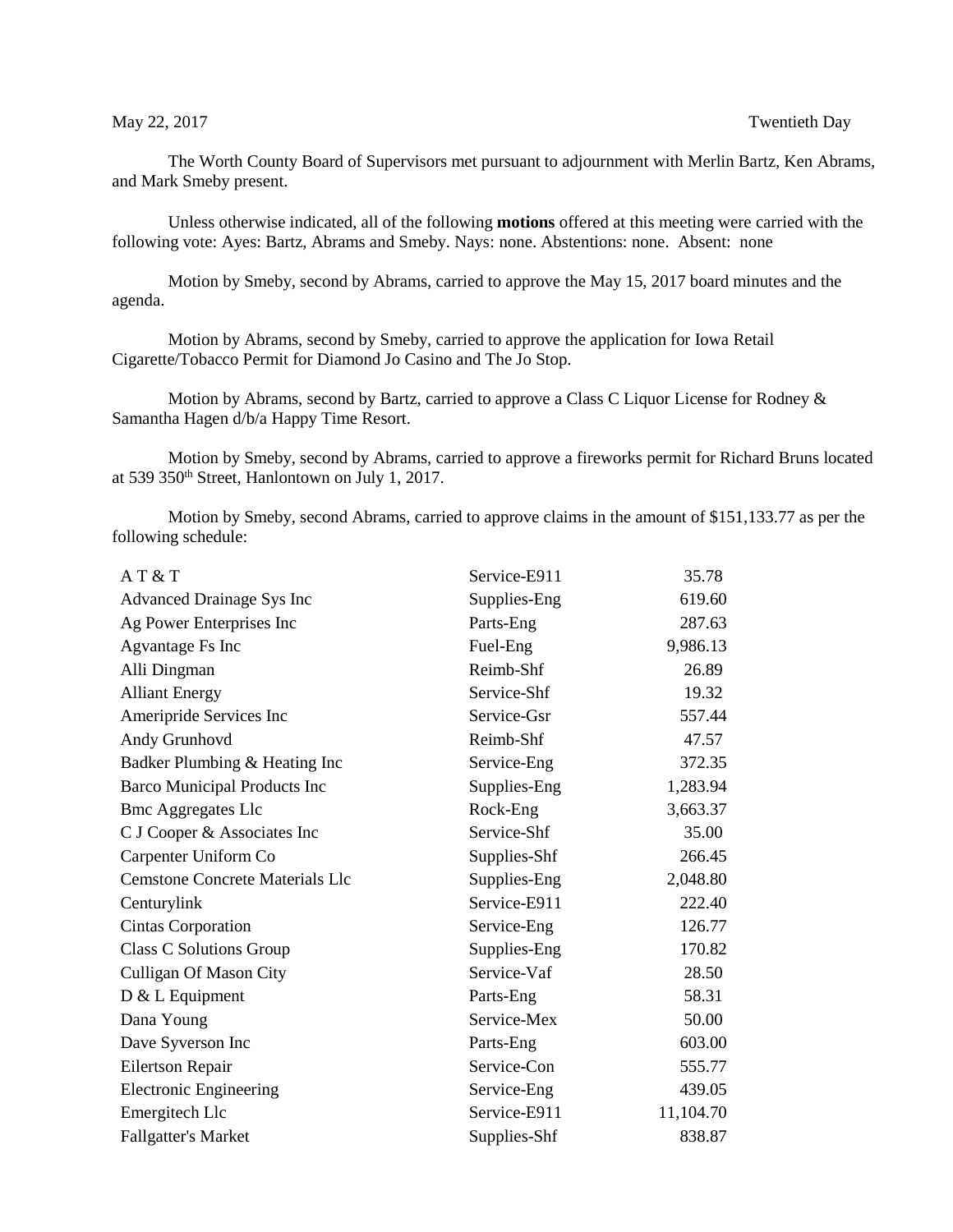| <b>Fastenal Company</b>            | Supplies-Eng           | 212.45    |
|------------------------------------|------------------------|-----------|
| Fleetpride                         | Parts-Eng              | 1,710.86  |
| Geocomm Inc                        | Service-E911           | 3,800.00  |
| Goodale Custom Pumping Co          | Service-Wwt            | 2,843.75  |
| <b>Grafton Welding</b>             | Service-Con            | 90.00     |
| Healthworks                        | Service-Shf            | 195.00    |
| Heartland Asphalt Inc              | Rock-Eng               | 1,684.25  |
| <b>Heartland Power Coop</b>        | Service-Eng            | 185.29    |
| Ia Secretary Of State              | Service-Aud            | 127.74    |
| Ia State University                | Edu-Eng                | 150.00    |
| <b>I</b> accyso                    | Dues-Vaf               | 50.00     |
| <b>Interstate Batteries</b>        | Supplies-Eng           | 291.05    |
| Isac Group Health                  | <b>Health Ins Prem</b> | 58,988.00 |
| Jake Jackson                       | Reimb-Eng              | 150.00    |
| Jesse Luther                       | Reimb-Shf              | 11.22     |
| <b>Joel Rohne</b>                  | Mileage-It/Gis         | 180.50    |
| Joe's Collision & Performance Inc  | Service-Shf            | 66.83     |
| <b>Johnson Sanitary Products</b>   | Supplies-Gsr           | 232.73    |
| <b>Johnson Vinyl Graphics</b>      | Service-Con            | 122.00    |
| <b>Knudtson Automotive Service</b> | Service-Shf            | 432.81    |
| <b>Lawson Products Inc</b>         | Supplies-Eng           | 183.67    |
| <b>Manly Junction Signal</b>       | Service-Sup            | 679.97    |
| Marco Technologies Llc             | Service-Shf            | 67.90     |
| Margie Butler                      | Reimb-Shf              | 19.65     |
| Martin Marietta Materials Inc      | Rock-Eng               | 554.15    |
| Mason City Fire And Rescue         | Service-Shf            | 1,245.63  |
| Midwest Wheel Companies Inc        | Parts-Eng              | 114.27    |
| Northwood Anchor Inc               | Service-Sup-Eng-Cts    | 715.86    |
| Northwood True Value               | Supplies-Shf           | 811.93    |
| Nuss Truck & Equipment Inc         | Parts-Eng              | 6,679.22  |
| <b>Olson Trading Post Inc</b>      | Supplies-Eng           | 250.94    |
| Overhead Door Co Of Mason City     | Service-Eng            | 1,023.10  |
| Paetec                             | Service-Eng            | 14.18     |
| Pathology Assoc Of Mason City      | Service-Mex            | 250.00    |
| Peopleservice Inc                  | Service-Wat-Wwt        | 14,576.00 |
| Reinhart Food Service Llc          | Supplies-Shf           | 262.01    |
| River City Glass & Detail          | Service-Eng            | 107.50    |
| <b>Sacred Heart Cemetery</b>       | Appro-Vaf              | 136.00    |
| <b>Staples Credit Plan</b>         | Supplies-Phd           | 28.47     |
| State Hygienic Laboratory          | Service-Con            | 12.50     |
| The Ctk Group                      | Edu-Shf                | 750.00    |
| <b>Thomas Reid</b>                 | Postage-Vaf            | 6.65      |
| Val Paulson                        | Reimb-Shf              | 30.51     |
| Ver Helst Snyder Drug              | Supplies-Shf           | 1,744.95  |
| Verizon Wireless                   | Service-It/Gis         | 1,054.97  |